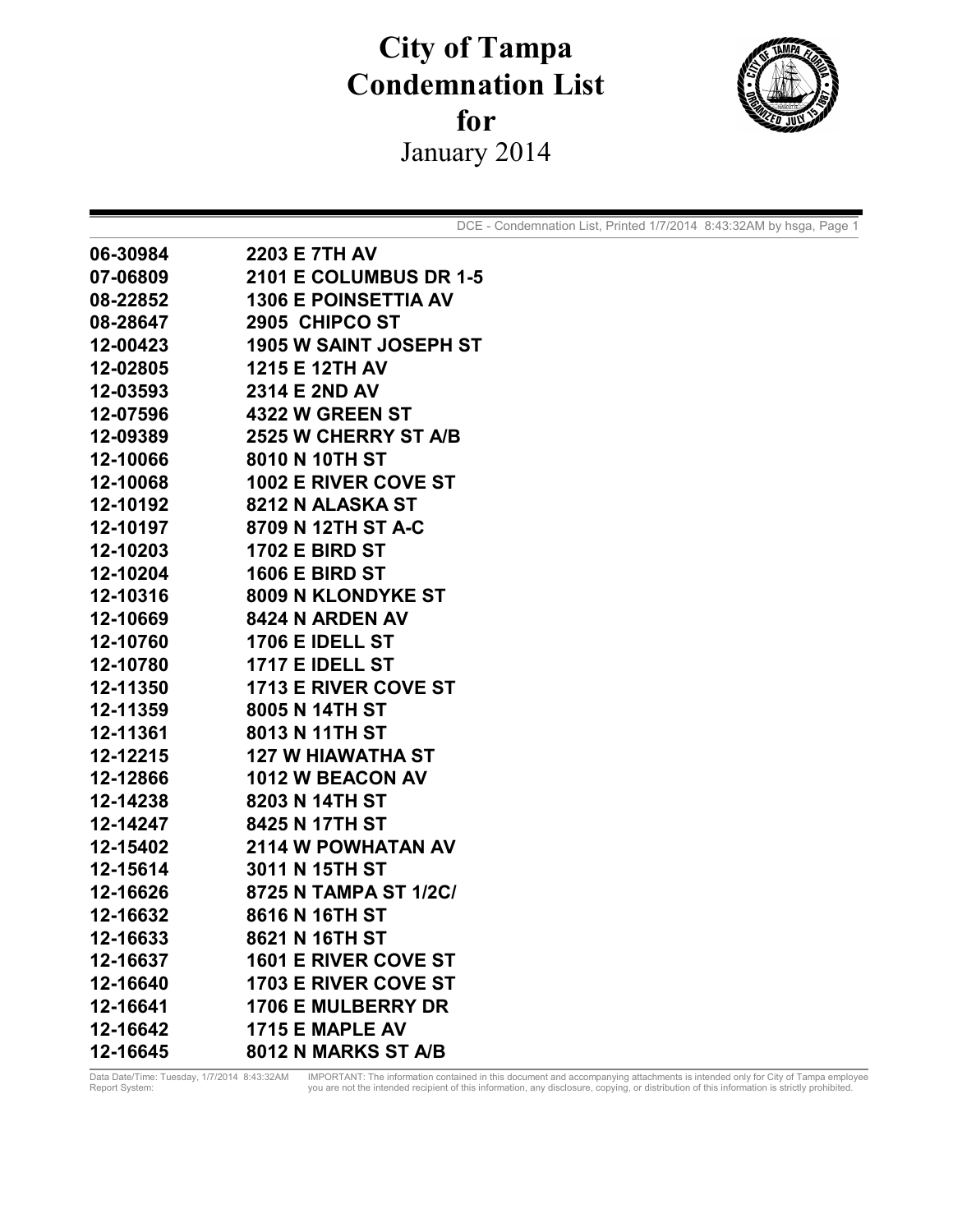| 12-16653 | 7414 S ELLIOTT ST           |
|----------|-----------------------------|
| 12-16655 | 2606 N 59TH ST              |
| 12-17346 | 8810 N 14TH ST A/B          |
| 12-17381 | 3013 SANCHEZ ST             |
| 12-17545 | 5004 N 19TH ST 17           |
| 12-18085 | <b>5918 N FLORIDA AV</b>    |
| 12-18480 | <b>8412 N BROOKS ST</b>     |
| 12-18591 | 5004 N 19TH ST 11           |
| 12-18593 | 5004 N 19TH ST 12           |
| 12-18595 | 5004 N 19TH ST 2            |
| 12-18597 | 5004 N 19TH ST 3            |
| 12-18599 | 5004 N 19TH ST 10           |
| 12-18600 | 5004 N 19TH ST 16           |
| 12-18602 | 5004 N 19TH ST 15           |
| 12-18603 | 5004 N 19TH ST 14           |
| 12-18994 | <b>2509 W UNION ST A/B</b>  |
| 12-19690 | 3211 E 25TH AV              |
| 13-00423 | 8017 N 10TH ST              |
| 13-01043 | 2006 N 61ST ST              |
| 13-01156 | 8510 N 9TH ST               |
| 13-01157 | 918 E WILMA ST              |
| 13-01158 | 8503 N 17TH ST              |
| 13-01180 | <b>9411 N BROOKS ST</b>     |
| 13-01233 | 8118 N SEMMES ST            |
| 13-01534 | 9415 N 12TH ST              |
| 13-01827 | 9407 N 11TH ST              |
| 13-01831 | <b>1210 E POINSETTIA AV</b> |
| 13-01880 | <b>2105 E ANNONA AV</b>     |
| 13-01930 | <b>8421 N TANGERINE PL</b>  |
| 13-02131 | <b>8208 N MULBERRY ST</b>   |
| 13-02864 | 8613 N 11TH ST              |
| 13-02880 | 8313 N 18TH ST A/B          |
| 13-02904 | 5004 N 19TH ST              |
| 13-02967 | 8210 N MULBERRY ST          |
| 13-03888 | 8201 N ELMER ST             |
| 13-04757 | 8001 N 17TH ST              |
| 13-04898 | 2408 E 3RD AV               |
| 13-05970 | 2309 N 54TH ST              |
| 13-07139 | 5104 E 28TH AV A/B          |
| 13-08063 | 2210 MALLORY AV             |
| 13-08107 | 2212 MALLORY AV             |
| 13-08641 | 8303 N 17TH ST              |
| 13-08667 | 8303 N HILLSBOROUGH LN      |
| 13-09102 | 4713 W WYOMING AV           |

Data Date/Time: Tuesday, 1/7/2014 8:43:32AM IMPORTANT: The information contained in this document and accompanying attachments is intended only for City of Tampa employee<br>Report System: you are not the intended recipient o Data Date/Time: Tuesday, 1/7/2014 8:43:32AM<br>Report System: